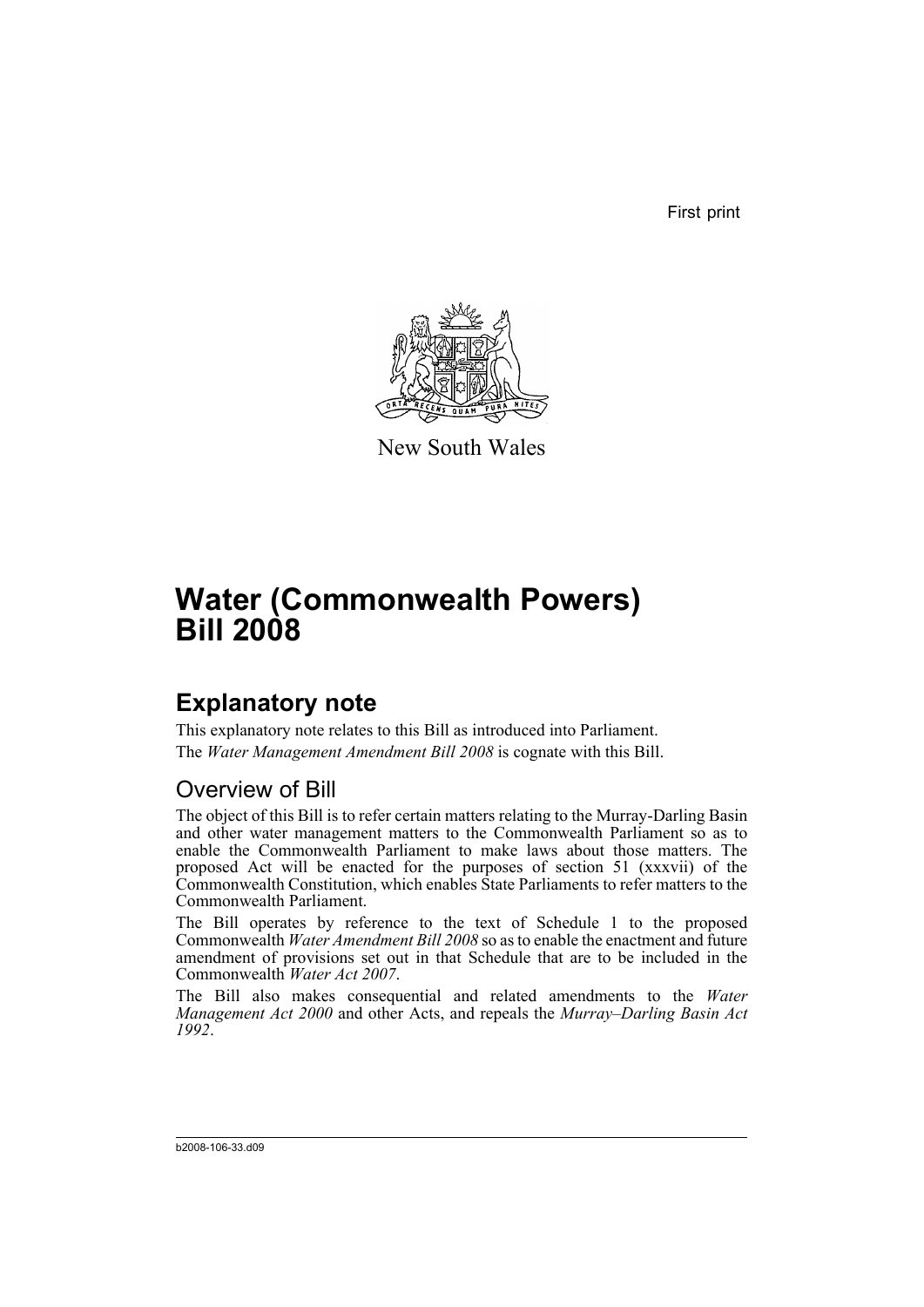Explanatory note

#### Outline of provisions

**Clause 1** sets out the name (also called the short title) of the proposed Act.

**Clause 2** provides for the commencement of the proposed Act. The referral provisions commence on the date of assent to the proposed Act. The consequential amendments and repeal of existing legislation are to be commenced on the commencement of the proposed Commonwealth legislation.

**Clause 3** defines certain words and expressions used in the proposed Act. The text of the proposed Commonwealth legislation subject to the referral is defined by reference to the text tabled in the House of Assembly of South Australia in conjunction with the introduction of the referral legislation in that State (since it is anticipated that South Australia will be the first State to introduce its referral legislation). A copy of the text is also to be tabled for information in the Legislative Assembly of New South Wales in conjunction with the introduction of this Bill.

**Clause 4** deals with the references to the Commonwealth Parliament.

Clause 4 (1) (a) ("the initial reference") refers in effect the matter of the Commonwealth including in the Commonwealth *Water Act 2007* provisions in the terms, or substantially in the terms, set out in Schedule 1 of the tabled text. The expression "substantially in the terms" of the tabled text will enable minor adjustments to be made to the tabled text.

Clause 4 (1) (b) ("the amendment reference") refers in effect the matter of the Commonwealth amending in future the provisions enacted in reliance on the initial reference. The referred subject-matters are limited to the following:

- (a) the powers, functions and duties of Commonwealth agencies that:
	- (i) relate to Basin water resources, and
	- (ii) are conferred by or under the Murray-Darling Basin Agreement,
- (b) the management of Basin water resources to meet critical human water needs,
- (c) water charging in relation to Basin water resources (other than for urban water supply after the removal of the water from a Basin water resource).
- (d) the transformation of entitlements to water from a Basin water resource to enable trading in those water entitlements,
- (e) the application, in relation to water resources that are not Basin water resources, of provisions of the Commonwealth Water Act dealing with the subject-matters specified in paragraphs (c) and (d) (being an application of a kind that is authorised by the law of this State),
- (f) the transfer of assets, rights and liabilities of the Murray-Darling Basin Commission to the Murray-Darling Basin Authority established by the Commonwealth Water Act, and other transitional matters relating to the replacement of that Commission.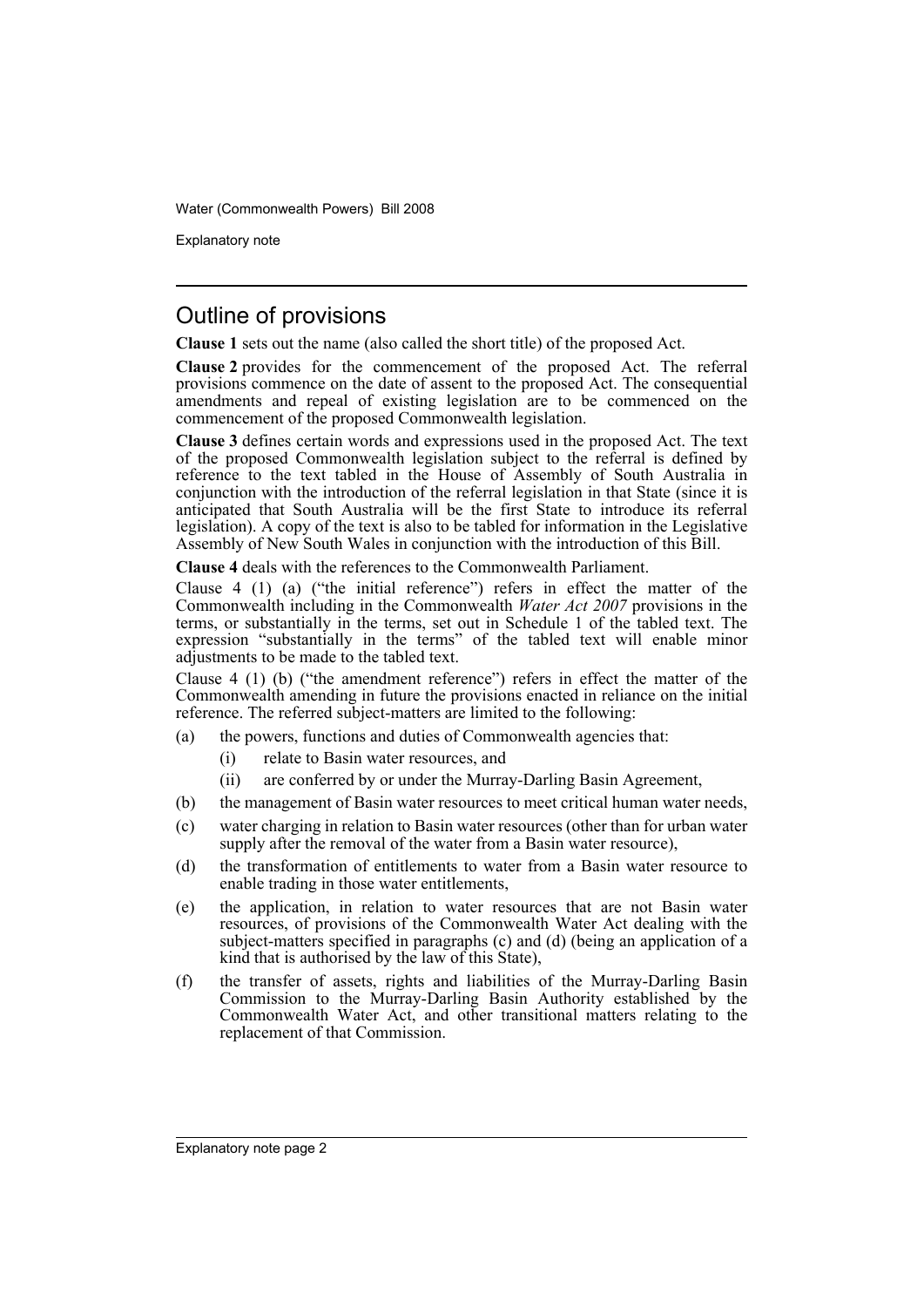Explanatory note

**Clause 5** deals with the termination of the period of the references specified under clause 4 (namely, the period ending on a day fixed by the Governor by proclamation). The clause enables the period of both references to be terminated or only the period of the amendment reference.

**Clause 6** makes it clear that the separate termination of the period of the amendment reference does not affect laws already in place. Accordingly, the amendment reference continues to have effect to support those laws unless the period of the initial reference is also terminated.

**Clause 7** provides for the accuracy of a copy of the tabled text to be certified by the Clerk of the House of Assembly of South Australia. Such a certificate is evidence of the accuracy of the tabled text and that the text was in fact tabled as contemplated by the Bill.

**Clause 8** is a formal provision that gives effect to the amendments to the *Water Management Act 2000* set out in Schedule 1.

**Clause 9** is a formal provision that gives effect to consequential amendments to other Acts set out in Schedule 2.

**Clause 10** repeals the *Murray–Darling Basin Act 1992.*

**Clause 11** deems the existing *River Murray Traffic Regulation 2005* made under the *Murray–Darling Basin Act 1992* to be made under the replacement provisions inserted by Schedule 1 into the *Water Management Act 2000*.

#### **Schedule 1 Amendment of Water Management Act 2000**

**Schedule 1 [1]–[8] and [10]** contain consequential amendments, including to the compensation arrangements under the Act in relation to reductions in water allocations to bring them into line with the National Water Initiative.

**Schedule 1 [9]** inserts proposed Part 3A into Chapter 8 of the Act so as:

- (a) to make provision for the appointment of the NSW representative on the proposed Basin Officials Committee, and
- (b) to confer on State agencies (such as the State Water Corporation and the Water Administration Ministerial Corporation) the relevant functions and powers that the Murray-Darling Basin Agreement confers on the States who are parties to the Agreement.

### **Schedule 2 Consequential amendment of other Acts**

**Schedule 2** makes consequential amendments to the *Snowy Hydro Corporatisation Act 1997*, the *State Authorities Superannuation Act 1987* and the *Superannuation Act 1916*.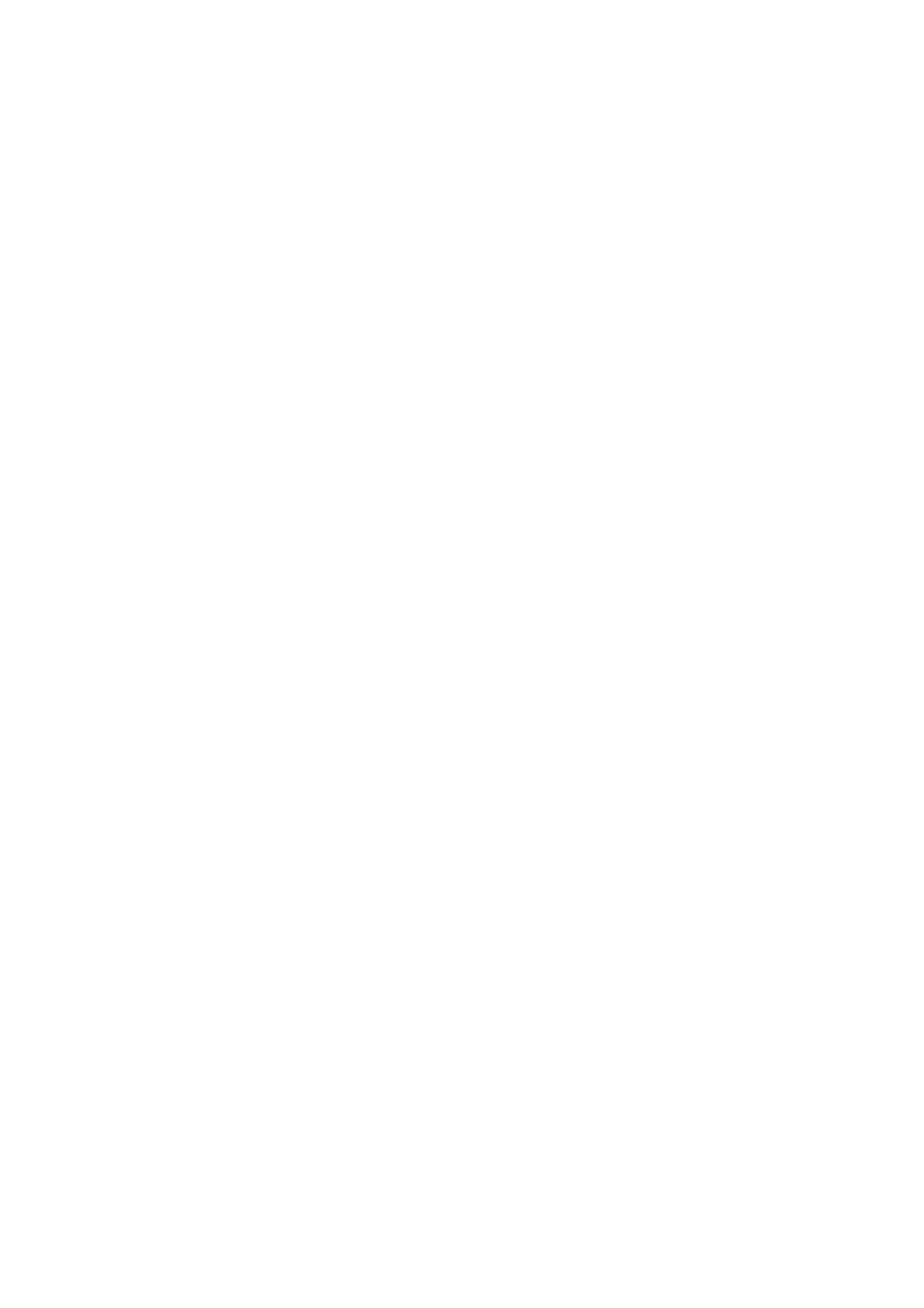First print



New South Wales

## **Water (Commonwealth Powers) Bill 2008**

## **Contents**

|            |                                                             | Page |
|------------|-------------------------------------------------------------|------|
|            | Name of Act                                                 |      |
| 2          | Commencement                                                |      |
| 3          | Definitions                                                 | 2    |
| 4          | Reference of matters                                        |      |
| 5          | Termination of references                                   | 5    |
| 6          | Effect of termination of amendment reference before initial |      |
|            | reference                                                   | 5    |
|            | Evidence                                                    | 6    |
| 8          | Amendment of Water Management Act 2000 No 92                | 6    |
| 9          | Consequential amendment of other Acts                       | 6    |
| 10         | Repeal of Murray-Darling Basin Act 1992 No 65               | 6    |
| 11         | River Murray Traffic Regulation 2005                        | 6    |
| Schedule 1 | Amendment of Water Management Act 2000                      |      |
| Schedule 2 | Consequential amendment of other Acts                       |      |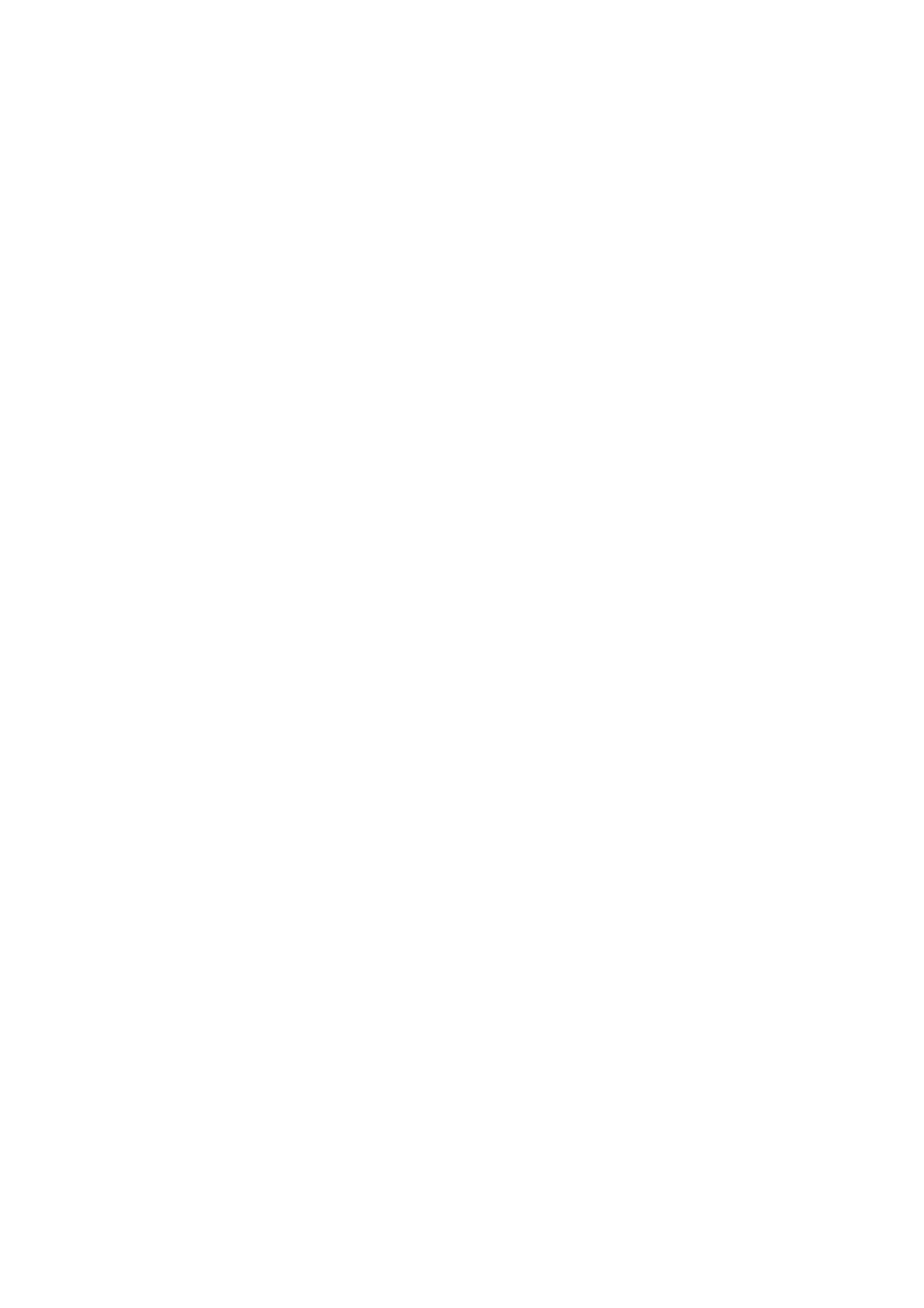

New South Wales

## **Water (Commonwealth Powers) Bill 2008**

No , 2008

#### **A Bill for**

An Act to refer certain matters relating to water management to the Commonwealth Parliament; to amend the *Water Management Act 2000* and other Acts; and to repeal the *Murray–Darling Basin Act 1992*.

See also the *Water Management Amendment Bill 2008*.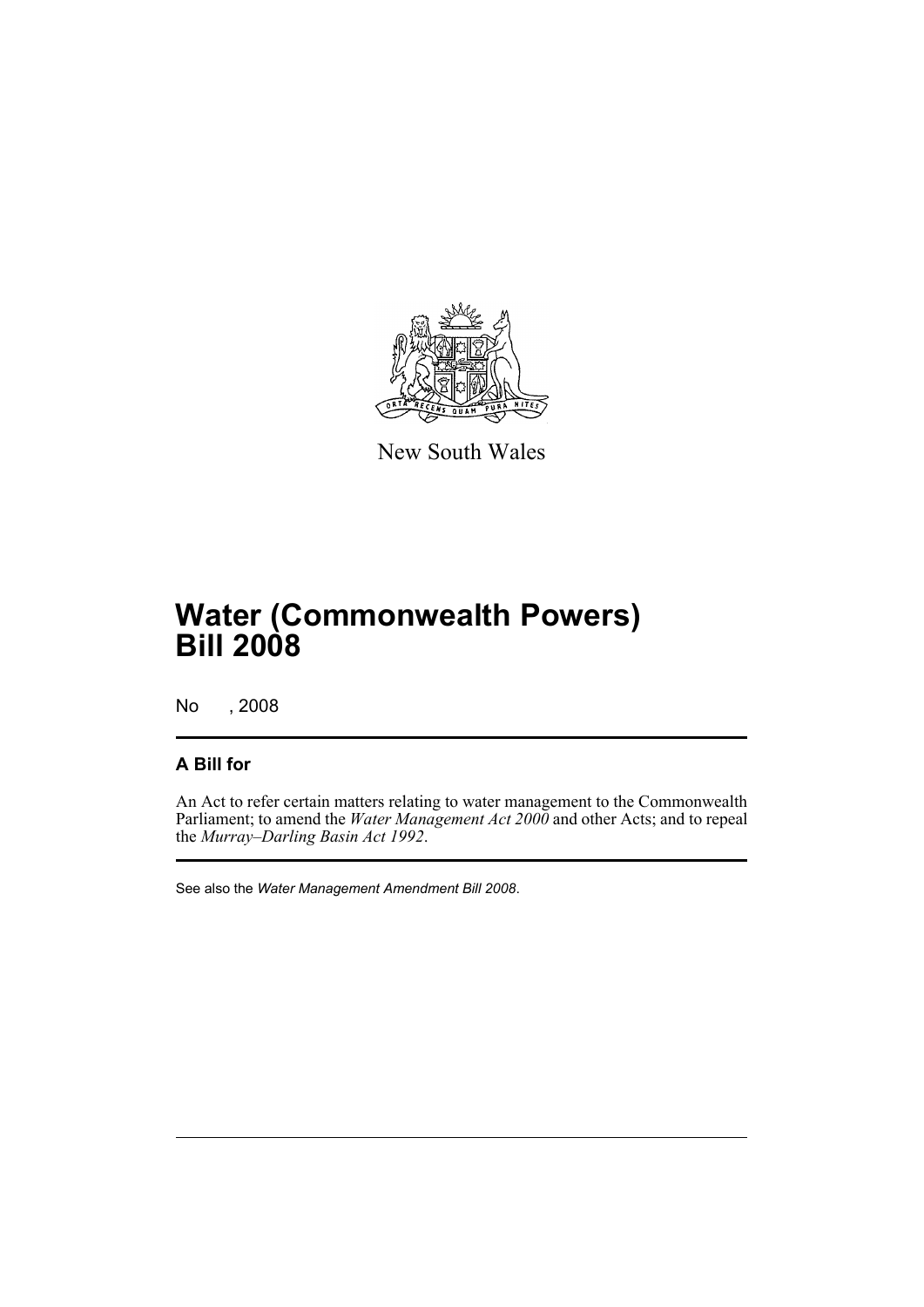<span id="page-7-2"></span><span id="page-7-1"></span><span id="page-7-0"></span>

|              |                                                                                                                                                                                                                                                                                                                                 | The Legislature of New South Wales enacts:                                                                                                                                                                                                                                                                                                                                                                                                                                                                                                                                                                                                                | 1                   |  |  |  |  |
|--------------|---------------------------------------------------------------------------------------------------------------------------------------------------------------------------------------------------------------------------------------------------------------------------------------------------------------------------------|-----------------------------------------------------------------------------------------------------------------------------------------------------------------------------------------------------------------------------------------------------------------------------------------------------------------------------------------------------------------------------------------------------------------------------------------------------------------------------------------------------------------------------------------------------------------------------------------------------------------------------------------------------------|---------------------|--|--|--|--|
| 1            | <b>Name of Act</b>                                                                                                                                                                                                                                                                                                              |                                                                                                                                                                                                                                                                                                                                                                                                                                                                                                                                                                                                                                                           |                     |  |  |  |  |
|              |                                                                                                                                                                                                                                                                                                                                 | This Act is the <i>Water (Commonwealth Powers) Act 2008</i> .                                                                                                                                                                                                                                                                                                                                                                                                                                                                                                                                                                                             | 3                   |  |  |  |  |
| $\mathbf{2}$ |                                                                                                                                                                                                                                                                                                                                 | <b>Commencement</b>                                                                                                                                                                                                                                                                                                                                                                                                                                                                                                                                                                                                                                       | 4                   |  |  |  |  |
|              | (1)                                                                                                                                                                                                                                                                                                                             | This Act commences on the date of assent, except as provided by<br>subsection $(2)$ .                                                                                                                                                                                                                                                                                                                                                                                                                                                                                                                                                                     | 5<br>6              |  |  |  |  |
|              | (2)                                                                                                                                                                                                                                                                                                                             | Sections 8, 9, 10 and 11, and Schedules 1 and 2, commence on a day or<br>days to be appointed by proclamation.                                                                                                                                                                                                                                                                                                                                                                                                                                                                                                                                            | $\overline{7}$<br>8 |  |  |  |  |
| 3            |                                                                                                                                                                                                                                                                                                                                 | <b>Definitions</b>                                                                                                                                                                                                                                                                                                                                                                                                                                                                                                                                                                                                                                        | 9                   |  |  |  |  |
|              | (1)                                                                                                                                                                                                                                                                                                                             | In this Act:                                                                                                                                                                                                                                                                                                                                                                                                                                                                                                                                                                                                                                              | 10                  |  |  |  |  |
|              |                                                                                                                                                                                                                                                                                                                                 | <b>amendment reference</b> means the reference under section $4(1)(b)$ .                                                                                                                                                                                                                                                                                                                                                                                                                                                                                                                                                                                  | 11                  |  |  |  |  |
|              | <b>Basin water resources</b> means water resources within or beneath that<br>part of this State that comprises the Murray-Darling Basin (as defined<br>in the terms, or substantially in the terms, set out in the initial referred<br>provisions), but does not include ground water resources of the Great<br>Artesian Basin. |                                                                                                                                                                                                                                                                                                                                                                                                                                                                                                                                                                                                                                                           |                     |  |  |  |  |
|              |                                                                                                                                                                                                                                                                                                                                 | <b>Commonwealth Water Act means the Water Act 2007 of the</b><br>Commonwealth, as in force from time to time.                                                                                                                                                                                                                                                                                                                                                                                                                                                                                                                                             |                     |  |  |  |  |
|              |                                                                                                                                                                                                                                                                                                                                 | <b>Commonwealth Water Act instrument means any instrument (whether</b><br>or not of a legislative character) that is made or issued under the<br>Commonwealth Water Act.                                                                                                                                                                                                                                                                                                                                                                                                                                                                                  |                     |  |  |  |  |
|              |                                                                                                                                                                                                                                                                                                                                 | <i>critical human water needs</i> means the needs for a minimum amount of<br>water, that can only reasonably be provided from Basin water resources,<br>required to meet:                                                                                                                                                                                                                                                                                                                                                                                                                                                                                 |                     |  |  |  |  |
|              |                                                                                                                                                                                                                                                                                                                                 | core human consumption requirements in urban and rural areas,<br>(a)<br>and                                                                                                                                                                                                                                                                                                                                                                                                                                                                                                                                                                               | 25<br>26            |  |  |  |  |
|              |                                                                                                                                                                                                                                                                                                                                 | those non-human consumption requirements that a failure to<br>(b)<br>meet would cause prohibitively high social, economic or national<br>security costs.                                                                                                                                                                                                                                                                                                                                                                                                                                                                                                  | 27<br>28<br>29      |  |  |  |  |
|              |                                                                                                                                                                                                                                                                                                                                 | express amendment of the Commonwealth Water Act means the direct<br>amendment of the text of Parts 1A, 2A, 4, 4A, 10A and 11A of that Act<br>or of definitions of terms used in those Parts (whether by the insertion,<br>omission, repeal, substitution or relocation of words or matter) by<br>another Commonwealth Act or<br>by an instrument under a<br>Commonwealth Act, but does not include the enactment by a<br>Commonwealth Act of a provision that has or will have substantive<br>effect otherwise than as part of the text of those Parts or those<br>definitions.<br><i>initial reference</i> means the reference under section $4(1)(a)$ . |                     |  |  |  |  |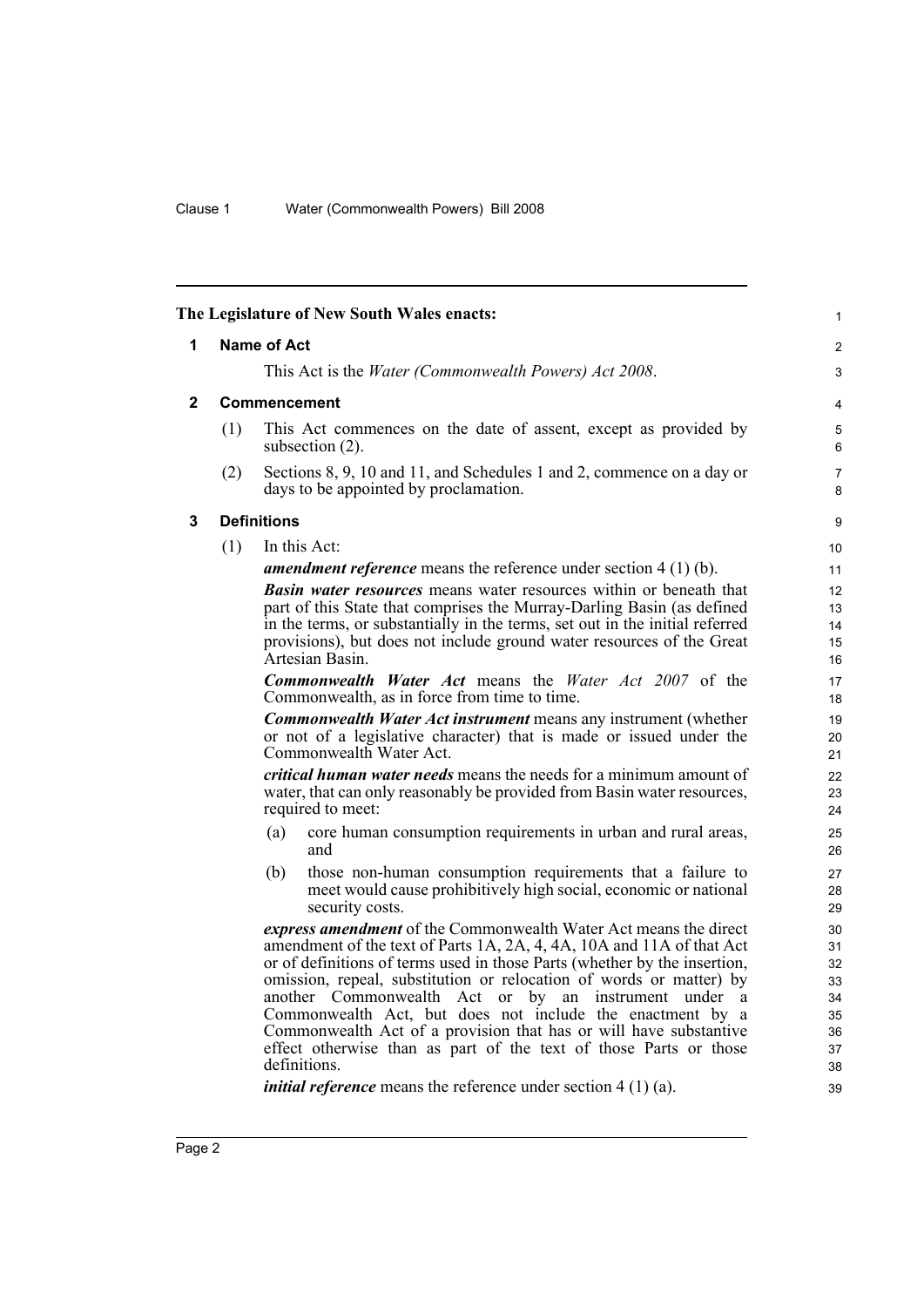|     | <b>Murray-Darling Basin Agreement</b> means the Murray-Darling Basin                                                                                      |  |  |  |
|-----|-----------------------------------------------------------------------------------------------------------------------------------------------------------|--|--|--|
|     | Agreement (a copy of which is set out in the tabled text), as amended                                                                                     |  |  |  |
|     | from time to time by the parties to that Agreement in accordance with<br>the procedure set out in that Agreement.                                         |  |  |  |
|     | reference means:                                                                                                                                          |  |  |  |
| (a) | the initial reference, or                                                                                                                                 |  |  |  |
| (b) | the amendment reference.                                                                                                                                  |  |  |  |
|     | <i>referred subject-matters</i> means any of the following:                                                                                               |  |  |  |
| (a) | the powers, functions and duties of Commonwealth agencies                                                                                                 |  |  |  |
|     | that:                                                                                                                                                     |  |  |  |
|     | (i)<br>relate to Basin water resources, and                                                                                                               |  |  |  |
|     | are conferred by or under the Murray-Darling Basin<br>(ii)<br>Agreement,                                                                                  |  |  |  |
| (b) | the management of Basin water resources to meet critical human<br>water needs,                                                                            |  |  |  |
| (c) | water charging in relation to Basin water resources (other than for<br>urban water supply after the removal of the water from a Basin<br>water resource), |  |  |  |
| (d) | the transformation of entitlements to water from a Basin water<br>resource to enable trading in those water entitlements,                                 |  |  |  |
| (e) | the application, in relation to water resources that are not Basin<br>water resources, of provisions of the Commonwealth Water Act                        |  |  |  |
|     | dealing with the subject-matters specified in paragraphs (c) and                                                                                          |  |  |  |
|     | (d) (being an application of a kind that is authorised by the law of<br>this State).                                                                      |  |  |  |
| (f) | the transfer of assets, rights and liabilities of the Murray-Darling                                                                                      |  |  |  |
|     | Basin Commission to the Murray-Darling Basin Authority<br>established by the Commonwealth Water Act, and other                                            |  |  |  |
|     | transitional matters relating to the replacement of that<br>Commission.                                                                                   |  |  |  |
|     | <i>tabled text</i> means the text of the proposed <i>Water Amendment Bill 2008</i>                                                                        |  |  |  |
|     | for a Commonwealth Act as tabled by or on behalf of the Minister for<br>the River Murray in the House of Assembly of South Australia on                   |  |  |  |
|     | 23 September 2008.                                                                                                                                        |  |  |  |
|     | A reference in this Act to a Part of (or to be inserted in) the                                                                                           |  |  |  |
|     | Commonwealth Water Act includes a reference to any Schedule to (or                                                                                        |  |  |  |
|     | to be inserted in) that Act that contains provisions enacted for the<br>purposes of that Part.                                                            |  |  |  |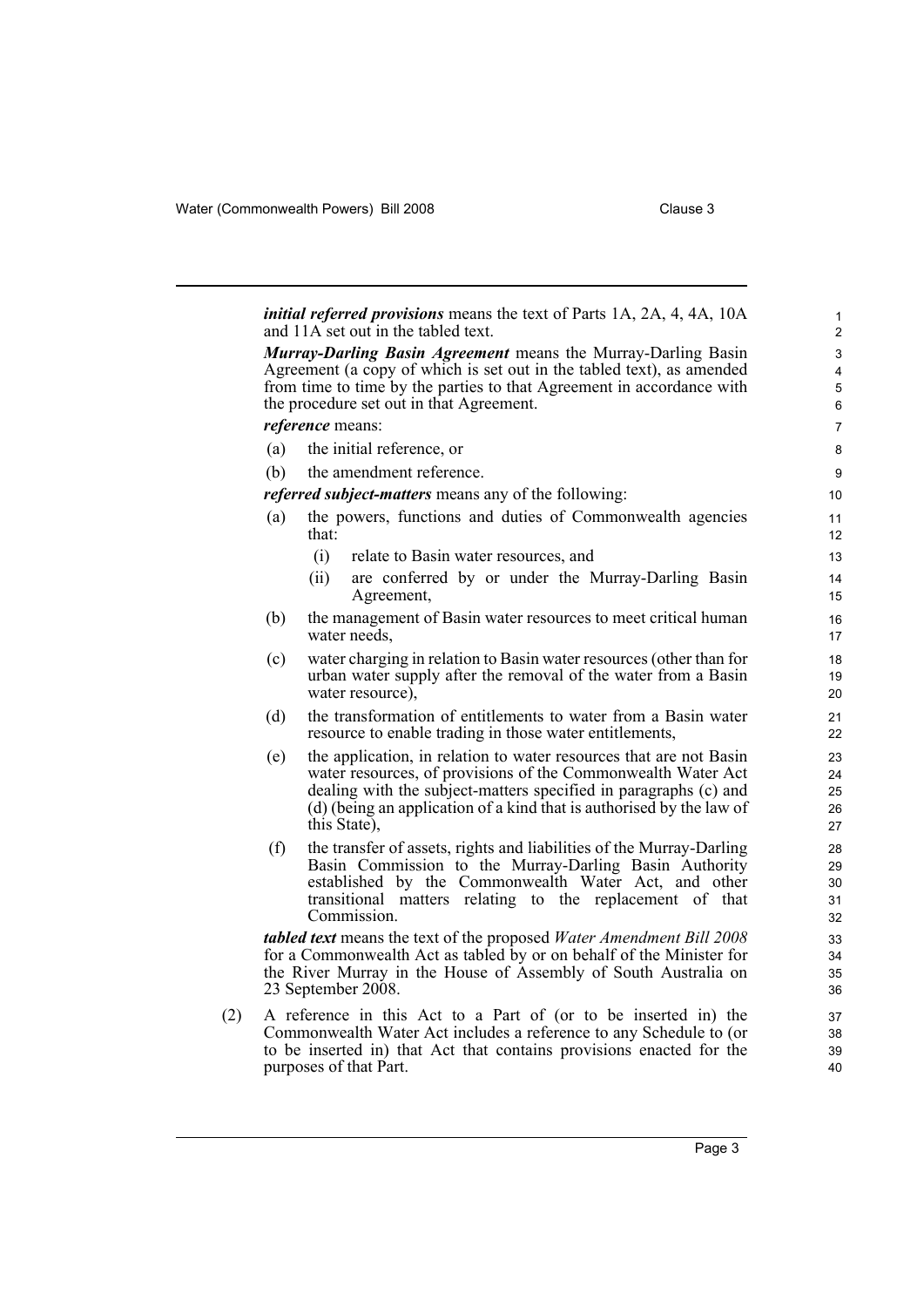#### <span id="page-9-0"></span>**4 Reference of matters** (1) The following matters are referred to the Parliament of the Commonwealth: (a) the matters to which the initial referred provisions relate, but only to the extent of the making of laws with respect to those matters by including the initial referred provisions in the Commonwealth Water Act in the terms, or substantially in the terms, set out in Schedule 1 of the tabled text, (b) the referred subject-matters, but only to the extent of the making of laws with respect to any such matter by making express amendments of the Commonwealth Water Act. (2) The reference of a matter under subsection (1) has effect only: (a) if and to the extent that the matter is not included in the legislative powers of the Parliament of the Commonwealth (otherwise than by a reference for the purposes of section 51 (xxxvii) of the Constitution of the Commonwealth), and (b) if and to the extent that the matter is included in the legislative powers of the Parliament of this State. (3) The operation of each paragraph of subsection (1) is not affected by the other paragraph. (4) For the avoidance of doubt, it is the intention of the Parliament of this State that: (a) the Commonwealth Water Act may be expressly amended, or have its operation otherwise affected, at any time after the commencement of this Act by provisions of Commonwealth Acts whose operation is based on legislative powers that the Parliament of the Commonwealth has apart from under the references under subsection (1), and (b) the Commonwealth Water Act may at any time have its operation affected, otherwise than by express amendment, at any time by provisions of Commonwealth Water Act instruments. (5) Despite any other provision of this section, a reference under this section has effect for a period: (a) beginning when this section commences, and (b) ending at the end of the day fixed under section 5 as the day on which the reference is to terminate, but no longer. 1 2 3 4 5 6 7 8 9 10 11 12 13 14 15 16 17 18 19  $20$ 21 22 23 24 25 26 27 28 29 30 31 32 33 34 35 36 37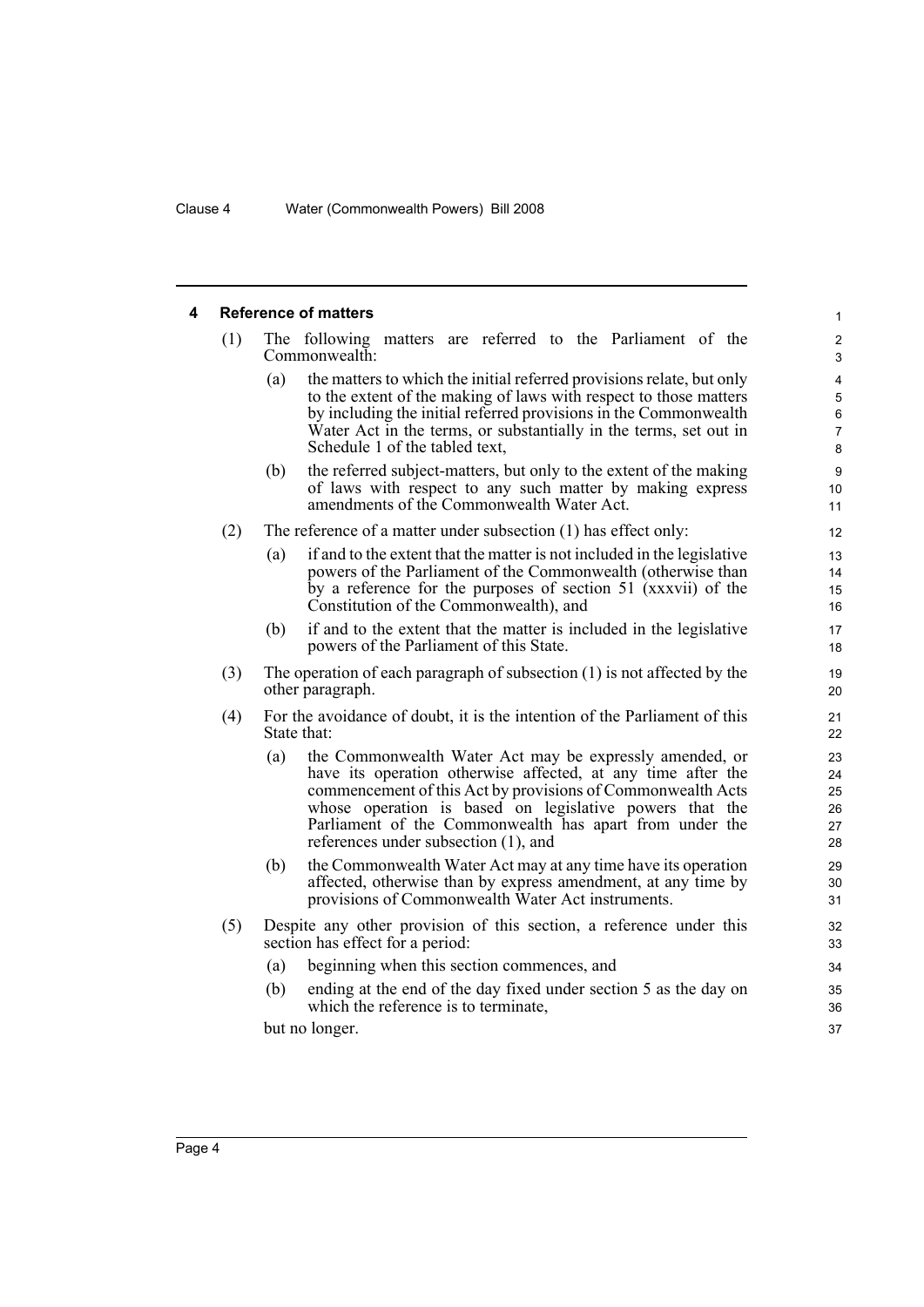<span id="page-10-1"></span><span id="page-10-0"></span>

| 5 | <b>Termination of references</b>                                                                                                                        |                                                                                                                                                                                                                                          |                               |  |  |
|---|---------------------------------------------------------------------------------------------------------------------------------------------------------|------------------------------------------------------------------------------------------------------------------------------------------------------------------------------------------------------------------------------------------|-------------------------------|--|--|
|   | (1)                                                                                                                                                     | The Governor may, at any time, by proclamation published in the<br>Gazette, fix a day as the day on which:                                                                                                                               | $\overline{2}$<br>3           |  |  |
|   |                                                                                                                                                         | the references terminate, or<br>(a)                                                                                                                                                                                                      | $\overline{4}$                |  |  |
|   |                                                                                                                                                         | the amendment reference terminates.<br>(b)                                                                                                                                                                                               | 5                             |  |  |
|   | (2)                                                                                                                                                     | The Governor may, by proclamation published in the Gazette, revoke a<br>proclamation published under subsection (1), in which case the revoked<br>proclamation is taken (for the purposes of section 4) never to have been<br>published. | 6<br>$\overline{7}$<br>8<br>9 |  |  |
|   | (3)                                                                                                                                                     | A revoking proclamation has effect only if published before the day<br>fixed under subsection (1).                                                                                                                                       | 10<br>11                      |  |  |
|   | The revocation of a proclamation published under subsection (1) does<br>(4)<br>not prevent publication of a further proclamation under that subsection. |                                                                                                                                                                                                                                          |                               |  |  |
|   | (5)                                                                                                                                                     | If the amendment reference has terminated, the expression the<br><i>references</i> in subsection $(1)$ $(a)$ refers to the initial reference only.                                                                                       | 14<br>15                      |  |  |
| 6 | Effect of termination of amendment reference before initial reference                                                                                   |                                                                                                                                                                                                                                          |                               |  |  |
|   | (1)                                                                                                                                                     | If the amendment reference terminates before the initial reference, the<br>termination of the amendment reference does not affect:                                                                                                       |                               |  |  |
|   |                                                                                                                                                         | laws that were made under the amendment reference before that<br>(a)<br>termination (whether or not they have come into operation before<br>that termination), or                                                                        | 19<br>20<br>21                |  |  |
|   |                                                                                                                                                         | the continued operation in the State of the Commonwealth Water<br>(b)<br>Act as in operation immediately before that termination or as<br>subsequently amended or affected by:                                                           | 22<br>23<br>24                |  |  |
|   |                                                                                                                                                         | laws referred to in paragraph (a) that come into operation<br>(i)<br>after that termination, or                                                                                                                                          | 25<br>26                      |  |  |
|   |                                                                                                                                                         | provisions referred to in section $4(4)(a)$ or (b).<br>(i)                                                                                                                                                                               | 27                            |  |  |
|   | (2)                                                                                                                                                     | Accordingly, the amendment reference continues to have effect for the<br>purposes of subsection (1) unless the initial reference is terminated.                                                                                          | 28<br>29                      |  |  |
|   | (3)                                                                                                                                                     | Subsection (1) does not apply to or in relation to an amendment of the<br>Commonwealth Water Act that is excluded from the operation of this<br>section by the proclamation that terminates the amendment reference.                     | 30<br>31<br>32                |  |  |
|   | (4)                                                                                                                                                     | For the purposes of subsection (1):                                                                                                                                                                                                      | 33                            |  |  |
|   |                                                                                                                                                         | the laws referred to in subsection $(1)$ $(a)$ include Commonwealth<br>(a)<br>Water Act instruments, and                                                                                                                                 | 34<br>35                      |  |  |
|   |                                                                                                                                                         | the reference in subsection $(1)$ (b) to the Commonwealth Water<br>(b)<br>Act as in operation immediately before the termination of the<br>amendment reference includes that legislation as affected by                                  | 36<br>37<br>38                |  |  |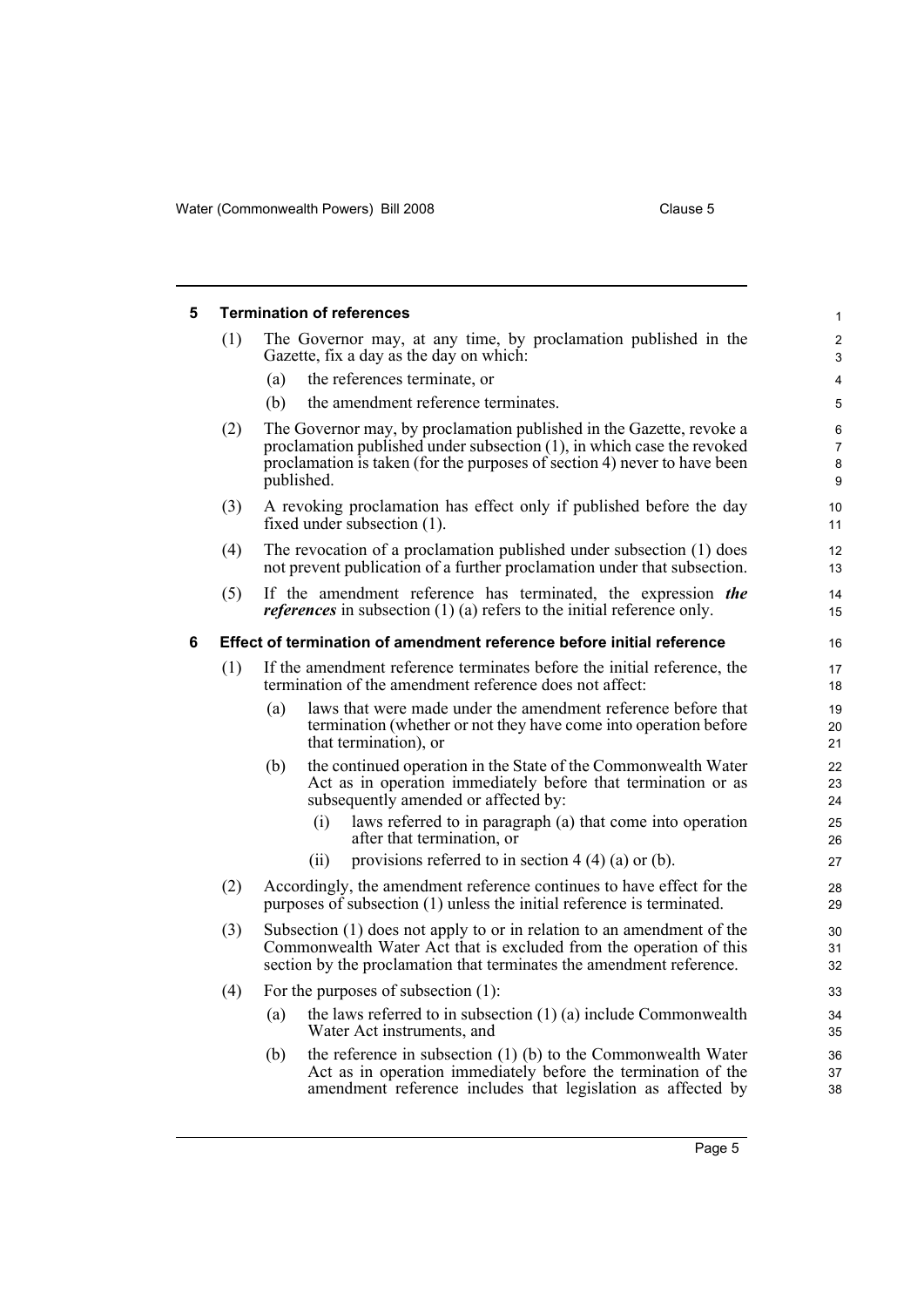<span id="page-11-4"></span><span id="page-11-3"></span><span id="page-11-2"></span><span id="page-11-1"></span><span id="page-11-0"></span>

|                |                                              | Commonwealth Water Act instruments that have come into<br>operation before that time.                                                                                                                                                                                                                        | $\mathbf{1}$<br>$\overline{2}$             |  |  |
|----------------|----------------------------------------------|--------------------------------------------------------------------------------------------------------------------------------------------------------------------------------------------------------------------------------------------------------------------------------------------------------------|--------------------------------------------|--|--|
| $\overline{7}$ | <b>Evidence</b>                              |                                                                                                                                                                                                                                                                                                              |                                            |  |  |
|                | (1)                                          | A certificate of the Clerk of the House of Assembly of South Australia<br>certifying that a document is an accurate copy of the tabled text, or is an<br>accurate copy of a particular part or of particular provisions of the tabled<br>text, is admissible in evidence in any proceedings and is evidence: | $\overline{4}$<br>5<br>6<br>$\overline{7}$ |  |  |
|                |                                              | of the matter certified, and<br>(a)                                                                                                                                                                                                                                                                          | 8                                          |  |  |
|                |                                              | that the text of the proposed Commonwealth Bill was tabled in<br>(b)<br>the House of Assembly of South Australia as referred to in the<br>definition of <i>tabled text</i> in section 3.                                                                                                                     | 9<br>10<br>11                              |  |  |
|                | (2)                                          | Subsection (1) does not affect any other way in which the tabling or<br>content of the tabled text, or the accuracy of a copy of the tabled text or<br>of a part or provisions of the tabled text, may be established.                                                                                       | 12<br>13<br>14                             |  |  |
| 8              | Amendment of Water Management Act 2000 No 92 |                                                                                                                                                                                                                                                                                                              |                                            |  |  |
|                |                                              | The <i>Water Management Act 2000</i> is amended as set out in Schedule 1.                                                                                                                                                                                                                                    | 16                                         |  |  |
| 9              | <b>Consequential amendment of other Acts</b> |                                                                                                                                                                                                                                                                                                              |                                            |  |  |
|                |                                              | The Acts specified in Schedule 2 are amended as set out in that<br>Schedule.                                                                                                                                                                                                                                 | 18<br>19                                   |  |  |
| 10             |                                              | Repeal of Murray-Darling Basin Act 1992 No 65                                                                                                                                                                                                                                                                | 20                                         |  |  |
|                |                                              | The <i>Murray–Darling Basin Act 1992</i> is repealed.                                                                                                                                                                                                                                                        | 21                                         |  |  |
| 11             |                                              | <b>River Murray Traffic Regulation 2005</b>                                                                                                                                                                                                                                                                  | 22                                         |  |  |
|                |                                              | The River Murray Traffic Regulation 2005 is taken to be a regulation<br>made under the <i>Water Management Act 2000</i> .                                                                                                                                                                                    | 23<br>24                                   |  |  |
|                |                                              |                                                                                                                                                                                                                                                                                                              |                                            |  |  |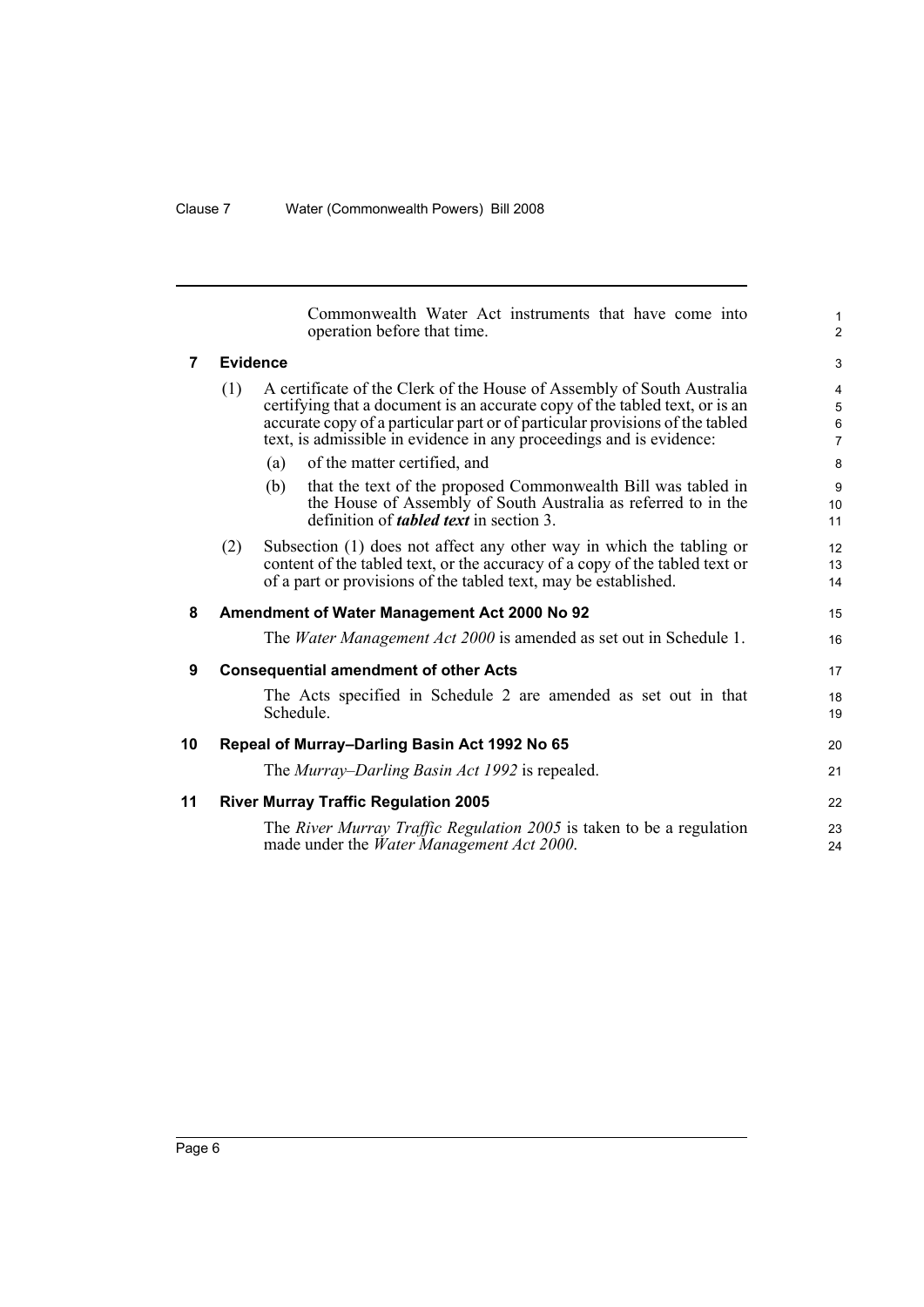Amendment of Water Management Act 2000 Schedule 1

<span id="page-12-0"></span>

|                    | <b>Schedule 1</b>                                                                                                                                                  |     | <b>Amendment of Water Management Act</b><br>2000                                                                                                                                                                                                                                                                                   | $\mathbf{1}$<br>$\overline{2}$ |
|--------------------|--------------------------------------------------------------------------------------------------------------------------------------------------------------------|-----|------------------------------------------------------------------------------------------------------------------------------------------------------------------------------------------------------------------------------------------------------------------------------------------------------------------------------------|--------------------------------|
|                    |                                                                                                                                                                    |     | (Section 8)                                                                                                                                                                                                                                                                                                                        | 3                              |
| [1]                |                                                                                                                                                                    |     | Sections 6, 16, 46, 87AA and 87AB                                                                                                                                                                                                                                                                                                  | 4                              |
|                    |                                                                                                                                                                    |     | Insert "State" before "government policy" wherever occurring.                                                                                                                                                                                                                                                                      | 5                              |
| $[2]$              |                                                                                                                                                                    |     | Section 46 Making or amendment of management plan                                                                                                                                                                                                                                                                                  | 6                              |
|                    |                                                                                                                                                                    |     | Insert "but not if that purpose is also the purpose referred to in paragraph (d),"<br>after "inadequate," in section $46(1)(b)$ .                                                                                                                                                                                                  | 7<br>8                         |
| $[3]$              | Section 46 (1) (d)                                                                                                                                                 |     |                                                                                                                                                                                                                                                                                                                                    | 9                              |
|                    |                                                                                                                                                                    |     | Insert at the end of section 46 (1) (c):                                                                                                                                                                                                                                                                                           | 10                             |
|                    |                                                                                                                                                                    |     | , or                                                                                                                                                                                                                                                                                                                               | 11                             |
|                    |                                                                                                                                                                    | (d) | the purpose of the reduction to water allocations is to                                                                                                                                                                                                                                                                            | 12                             |
|                    |                                                                                                                                                                    |     | enable the replacement plan or amended plan, as the case<br>may be, to be accredited under the <i>Water Act 2007</i> of the                                                                                                                                                                                                        | 13<br>14                       |
|                    |                                                                                                                                                                    |     | Commonwealth.                                                                                                                                                                                                                                                                                                                      | 15                             |
| [4]                | Section 46 (2) (a)                                                                                                                                                 |     |                                                                                                                                                                                                                                                                                                                                    | 16                             |
|                    |                                                                                                                                                                    |     | Omit "or $(c)$ ". Insert instead "or $(b)$ ".                                                                                                                                                                                                                                                                                      | 17                             |
| [5]                | Section 87AA Compensation payable in certain circumstances for<br>reductions in water allocations arising after initial period that<br>management plan is in force |     |                                                                                                                                                                                                                                                                                                                                    |                                |
|                    |                                                                                                                                                                    |     | Insert " $(1)$ (c)" after "section 46" in section 87AA (5).                                                                                                                                                                                                                                                                        | 21                             |
| [6]                | Section 87AA (6)                                                                                                                                                   |     |                                                                                                                                                                                                                                                                                                                                    | 22                             |
|                    | "water allocations".                                                                                                                                               |     | Insert "that is specified under section 46 (1) (b) by the Minister as being" after                                                                                                                                                                                                                                                 | 23<br>24                       |
| $\left[ 7 \right]$ | Section 87AA (8) and (8A)                                                                                                                                          |     |                                                                                                                                                                                                                                                                                                                                    | 25                             |
|                    |                                                                                                                                                                    |     | Omit section 87AA (8). Insert instead:                                                                                                                                                                                                                                                                                             | 26                             |
|                    | (8)                                                                                                                                                                |     | This section has effect in relation to water sources that are Basin<br>water resources only while there is in force an agreement<br>between the State and the Commonwealth (separate from the<br>agreement referred to in subsection (8A)) for or with respect to<br>supplementing the payment of compensation under this section. | 27<br>28<br>29<br>30<br>31     |
|                    | (8A)                                                                                                                                                               |     | This section has effect in relation to water sources that are not<br>Basin water resources only while there is in force an agreement<br>between the State and the Commonwealth (separate from the                                                                                                                                  | 32<br>33<br>34                 |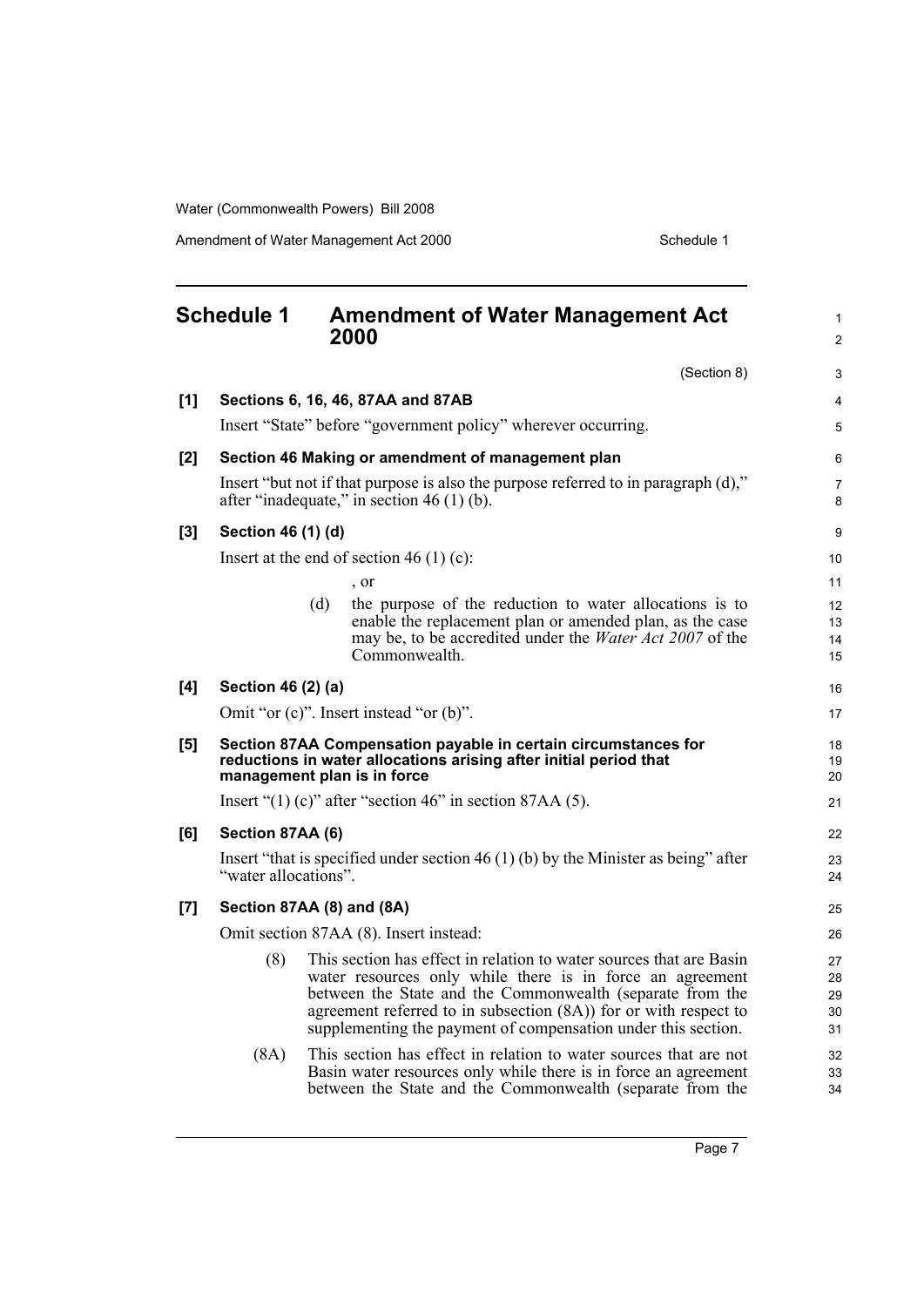Schedule 1 Amendment of Water Management Act 2000

|     |                  |     | agreement referred to in subsection $(8)$ ) for or with respect to<br>supplementing the payment of compensation under this section.  | 1<br>$\overline{2}$ |  |  |  |
|-----|------------------|-----|--------------------------------------------------------------------------------------------------------------------------------------|---------------------|--|--|--|
| [8] | Section 87AA (9) |     |                                                                                                                                      |                     |  |  |  |
|     |                  |     | Omit "the agreement referred to in subsection (8)".                                                                                  | 4                   |  |  |  |
|     |                  |     | Insert instead "the agreements referred to in subsections (8) and (8A)".                                                             | 5                   |  |  |  |
| [9] |                  |     | <b>Chapter 8 (Administration), Part 3A</b>                                                                                           | 6                   |  |  |  |
|     |                  |     | Insert after Part 3 of Chapter 8:                                                                                                    | $\overline{7}$      |  |  |  |
|     |                  |     | Part 3A Murray-Darling Basin                                                                                                         | 8                   |  |  |  |
|     | 386A             |     | <b>Definitions</b>                                                                                                                   | 9                   |  |  |  |
|     |                  |     | In this Part:                                                                                                                        | 10                  |  |  |  |
|     |                  |     | <b>Agreement</b> means the Murray-Darling Basin Agreement set out<br>in Schedule 1 to the <i>Water Act 2007</i> of the Commonwealth. | 11<br>12            |  |  |  |
|     |                  |     | <b>Basin Officials Committee</b> means the committee of that name<br>established under the Agreement.                                | 13<br>14            |  |  |  |
|     | 386B             |     | <b>Appointments to Basin Officials Committee</b>                                                                                     | 15                  |  |  |  |
|     |                  | (1) | The Minister is authorised to appoint, under and in accordance<br>with the terms of the Agreement:                                   | 16<br>17            |  |  |  |
|     |                  |     | a person as a member of the Basin Officials Committee<br>(a)<br>representing the State, and                                          | 18<br>19            |  |  |  |
|     |                  |     | a person to act as the member of the Basin Officials<br>(b)<br>Committee in place of the member appointed under<br>paragraph (a).    | 20<br>21<br>22      |  |  |  |
|     |                  | (2) | The Minister may, at any time, terminate the appointment of any<br>such person.                                                      | 23<br>24            |  |  |  |
|     |                  | (3) | The regulations may make provision for or with respect to the<br>appointment of, or the holding of office by, any such person.       | 25<br>26            |  |  |  |
|     | 386C             |     | Minister may act for Government of NSW                                                                                               | 27                  |  |  |  |
|     |                  |     | The Minister is authorised to act on behalf of the State as a<br>Contracting Government under the Agreement.                         | 28<br>29            |  |  |  |
|     |                  |     |                                                                                                                                      |                     |  |  |  |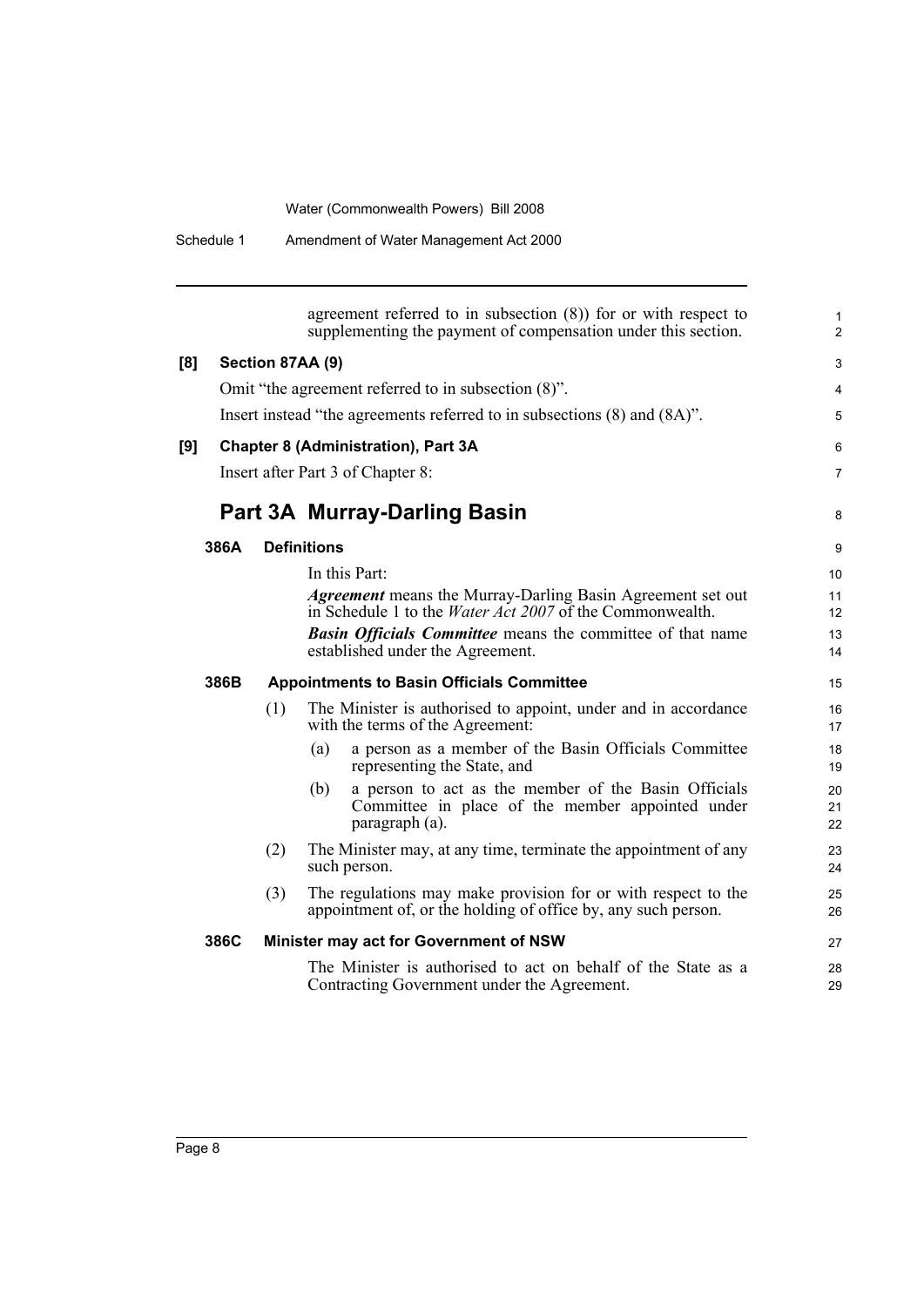Amendment of Water Management Act 2000 Schedule 1

| 386D                                                                                 |                                                                                                           |                   | Authorisation of works, operations and measures under the<br>Agreement                                                                                                                                                                                                                                                                                                                            | $\mathbf{1}$<br>$\overline{2}$   |
|--------------------------------------------------------------------------------------|-----------------------------------------------------------------------------------------------------------|-------------------|---------------------------------------------------------------------------------------------------------------------------------------------------------------------------------------------------------------------------------------------------------------------------------------------------------------------------------------------------------------------------------------------------|----------------------------------|
|                                                                                      |                                                                                                           |                   | Subject to the law of this State and the Agreement:                                                                                                                                                                                                                                                                                                                                               | $\mathsf 3$                      |
|                                                                                      |                                                                                                           |                   | the construction, maintenance, operation and control in the<br>(a)<br>State of any works under the Agreement, and                                                                                                                                                                                                                                                                                 | $\overline{4}$<br>5              |
|                                                                                      |                                                                                                           |                   | the carrying out of any of the operations referred to in the<br>(b)<br>Agreement, and                                                                                                                                                                                                                                                                                                             | 6<br>$\overline{7}$              |
|                                                                                      |                                                                                                           |                   | the implementation of any measures referred to in the<br>(c)<br>Agreement,                                                                                                                                                                                                                                                                                                                        | 8<br>9                           |
|                                                                                      |                                                                                                           |                   | are authorised.                                                                                                                                                                                                                                                                                                                                                                                   | 10                               |
|                                                                                      | 386E                                                                                                      |                   | <b>Constructing Authority for NSW</b>                                                                                                                                                                                                                                                                                                                                                             | 11                               |
|                                                                                      |                                                                                                           | (1)               | The Ministerial Corporation, the State Water Corporation<br>constituted under the <i>State Water Corporation Act 2004</i> and any<br>other public authority authorised by the Minister by notice<br>published in the Gazette are each Constructing Authorities for the<br>purposes of the Agreement and authorised to carry out the<br>functions of a Constructing Authority under the Agreement. | 12<br>13<br>14<br>15<br>16<br>17 |
|                                                                                      |                                                                                                           | (2)               | The Minister may determine any dispute as to which authority<br>should act as the Constructing Authority for a particular work,<br>operation or measure.                                                                                                                                                                                                                                          | 18<br>19<br>20                   |
|                                                                                      | 386F                                                                                                      |                   | Certain documents to be tabled in Parliament                                                                                                                                                                                                                                                                                                                                                      | 21                               |
|                                                                                      |                                                                                                           |                   | The Minister is to table or cause to be tabled in each House of<br>Parliament:                                                                                                                                                                                                                                                                                                                    | 22<br>23                         |
|                                                                                      |                                                                                                           |                   | a copy of each annual report of the Murray-Darling Basin<br>(a)<br>Authority received by the Minister under the Water Act<br>2007 of the Commonwealth, and                                                                                                                                                                                                                                        | 24<br>25<br>26                   |
|                                                                                      |                                                                                                           |                   | a copy of each amendment of the Agreement that takes<br>(b)<br>effect under the terms of the Agreement,                                                                                                                                                                                                                                                                                           | 27<br>28                         |
|                                                                                      |                                                                                                           |                   | within 15 sitting days of that House after the report is received or<br>the amendment takes effect (as the case requires).                                                                                                                                                                                                                                                                        | 29<br>30                         |
| $[10]$                                                                               |                                                                                                           | <b>Dictionary</b> |                                                                                                                                                                                                                                                                                                                                                                                                   | 31                               |
|                                                                                      |                                                                                                           |                   | Insert in alphabetical order:                                                                                                                                                                                                                                                                                                                                                                     | 32                               |
|                                                                                      | <b>Basin water resources</b> has the same meaning as it has in the<br>Water Act 2007 of the Commonwealth. |                   |                                                                                                                                                                                                                                                                                                                                                                                                   | 33<br>34                         |
| <b>State government policy means policy of the Government of</b><br>New South Wales. |                                                                                                           |                   |                                                                                                                                                                                                                                                                                                                                                                                                   | 35<br>36                         |